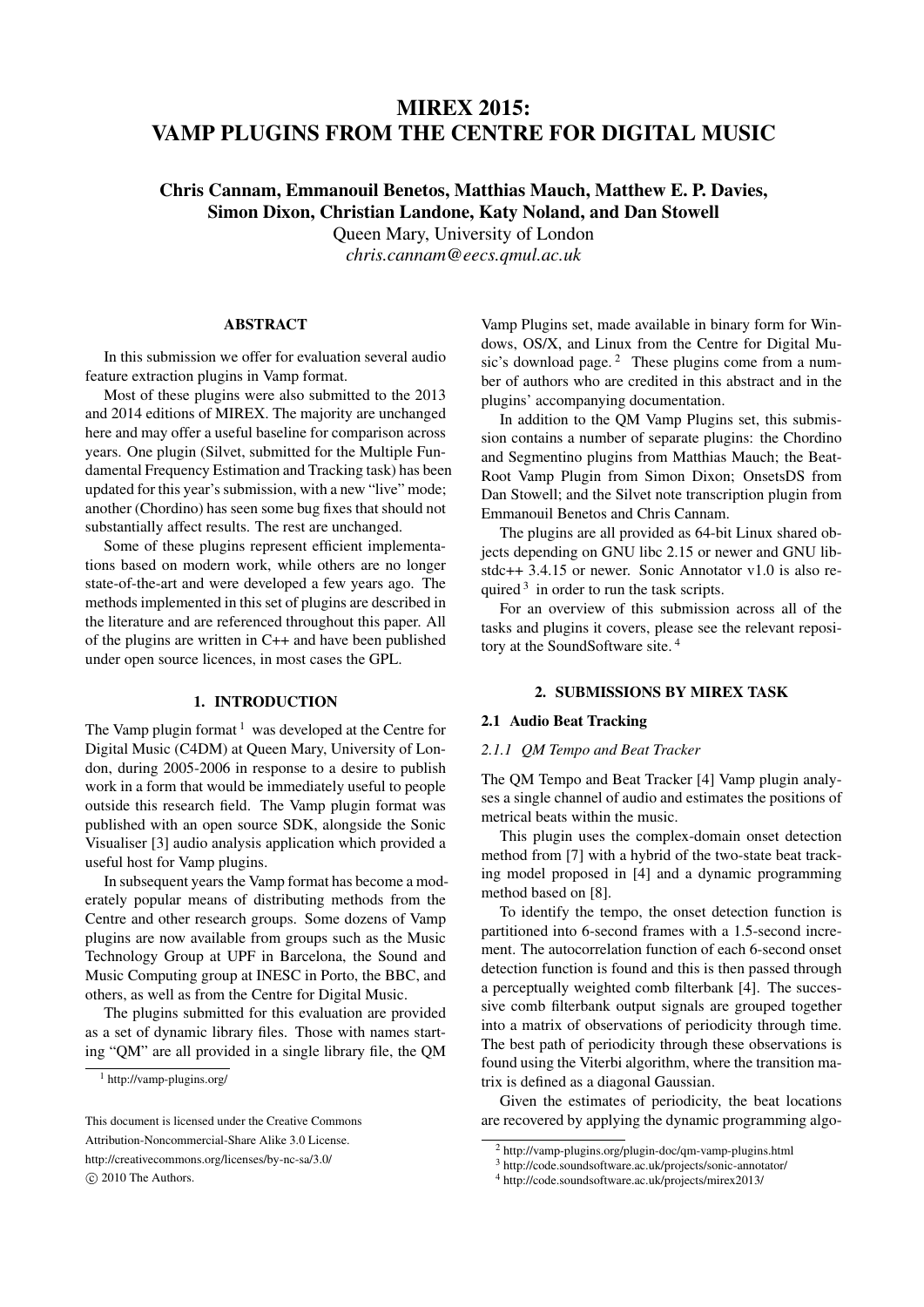rithm [8]. This process involves the calculation of a recursive cumulative score function and backtrace signal. The cumulative score indicates the likelihood of a beat existing at each sample of the onset detection function input, and the backtrace gives the location of the best previous beat given this point in time. Once the cumulative score and backtrace have been calculated for the whole input signal, the best path through beat locations is found by recursively sampling the backtrace signal from the end of the input signal back to the beginning.

The QM Tempo and Beat Tracker plugin was written by Matthew Davies and Christian Landone.

## *2.1.2 BeatRoot*

The BeatRoot Vamp plugin<sup>5</sup> is an open source Vamp plugin library that implements the BeatRoot beat-tracking method of Simon Dixon [5]. The BeatRoot algorithm has been submitted to MIREX evaluation in earlier years [6]; this plugin consists of the most recent BeatRoot code release, converted from Java to C++ and modified for plugin format.

The BeatRoot plugin was written by Simon Dixon and Chris Cannam.

## 2.2 Audio Key Detection

## *2.2.1 QM Key Detector*

The QM Key Detector Vamp plugin continuously estimates the key of the music by comparing the degree to which a block-by-block chromagram correlates to stored key profiles for each major and minor key.

This plugin uses the correlation method described in [10] and [9], but using different tone profiles. The key profiles used in this implementation are drawn from analysis of Book I of the Well Tempered Klavier by J S Bach, recorded at A=440 equal temperament, as described in [16].

The QM Key Detector plugin was written by Katy Noland and Christian Landone.

#### 2.3 Audio Chord Estimation

## *2.3.1 Chordino*

The Chordino plugin<sup>6</sup> was developed following Mauch's 2010 work on chord extraction, submitted to MIREX in that year [14]. While that submission used a C++ chroma implementation with a MATLAB dynamic Bayesian network as a chord extraction front-end [13], Chordino is an entirely C++ implementation that was developed specifically to be made freely available as an open-source plugin for general use.

The method for the Chordino plugin has two parts:

NNLS Chroma — NNLS Chroma analyses a single channel of audio using frame-wise spectral input from the Vamp host. The spectrum is transformed to a log-frequency spectrum (constant-Q) with three bins per semitone. On this representation, two processing steps are performed: tuning, after which each centre bin (i.e. bin 2, 5, 8, ) corresponds to a semitone, even if the tuning of the piece deviates from 440 Hz standard pitch; and running standardisation: subtraction of the running mean, division by the running standard deviation. This has a spectral whitening effect.

The processed log-frequency spectrum is then used as an input for NNLS approximate transcription using a dictionary of harmonic notes with geometrically decaying harmonics magnitudes. The output of the NNLS approximate transcription is semitone-spaced. To get the chroma, this semitone spectrum is multiplied (element-wise) with the desired profile (chroma or bass chroma) and then mapped to 12 bins.

Chord transcription — A fixed dictionary of chord profiles is used to calculate frame-wise chord similarities. A standard HMM/Viterbi approach is used to smooth these to provide a chord transcription.

Chordino was written by Matthias Mauch.

#### 2.4 Audio Onset Detection

## *2.4.1 QM Note Onset Detector*

The QM Note Onset Detector Vamp plugin estimates the onset times of notes within the music. It calculates an onset likelihood function for each spectral frame, and picks peaks in a smoothed version of this function.

Several onset detection functions are available in this plugin; this submission uses the complex-domain method described in [7].

The QM Note Onset Detector plugin was written by Chris Duxbury, Juan Pablo Bello and Christian Landone.

## *2.4.2 OnsetsDS*

OnsetsDS<sup>7</sup> is an onset detector plugin wrapping Dan Stowell's OnsetsDS library<sup>8</sup>, described in [17].

OnsetsDS was designed to provide an FFT-based onset detection that works very efficiently in real-time, with a fast reaction time. It is not tailored for non-real-time use or for any particular type of signal.

The OnsetsDS plugin was written by Dan Stowell and Chris Cannam.

# 2.5 Multiple Fundamental Frequency Estimation and **Tracking**

## *2.5.1 Silvet*

Silvet (for Shift-Invariant Latent Variable Transcription)<sup>9</sup> is a Vamp plugin for automatic music transcription, using a method based on that of [2]. It produces a note transcription as output, and we have included a script to transform this into a framewise output as well, in order to make it available for framewise evaluation as well as note-tracking evaluation.

Silvet uses a probablistic latent-variable estimation method to decompose a Constant-Q time-frequency matrix into note

<sup>5</sup> http://code.soundsoftware.ac.uk/projects/beatroot-vamp/

<sup>6</sup> http://isophonics.net/nnls-chroma

 $^7$  http://code.soundsoftware.ac.uk/projects/vamp-onsetsds-plugin/

<sup>8</sup> http://onsetsds.sourceforge.net/

<sup>9</sup> http://code.soundsoftware.ac.uk/projects/silvet/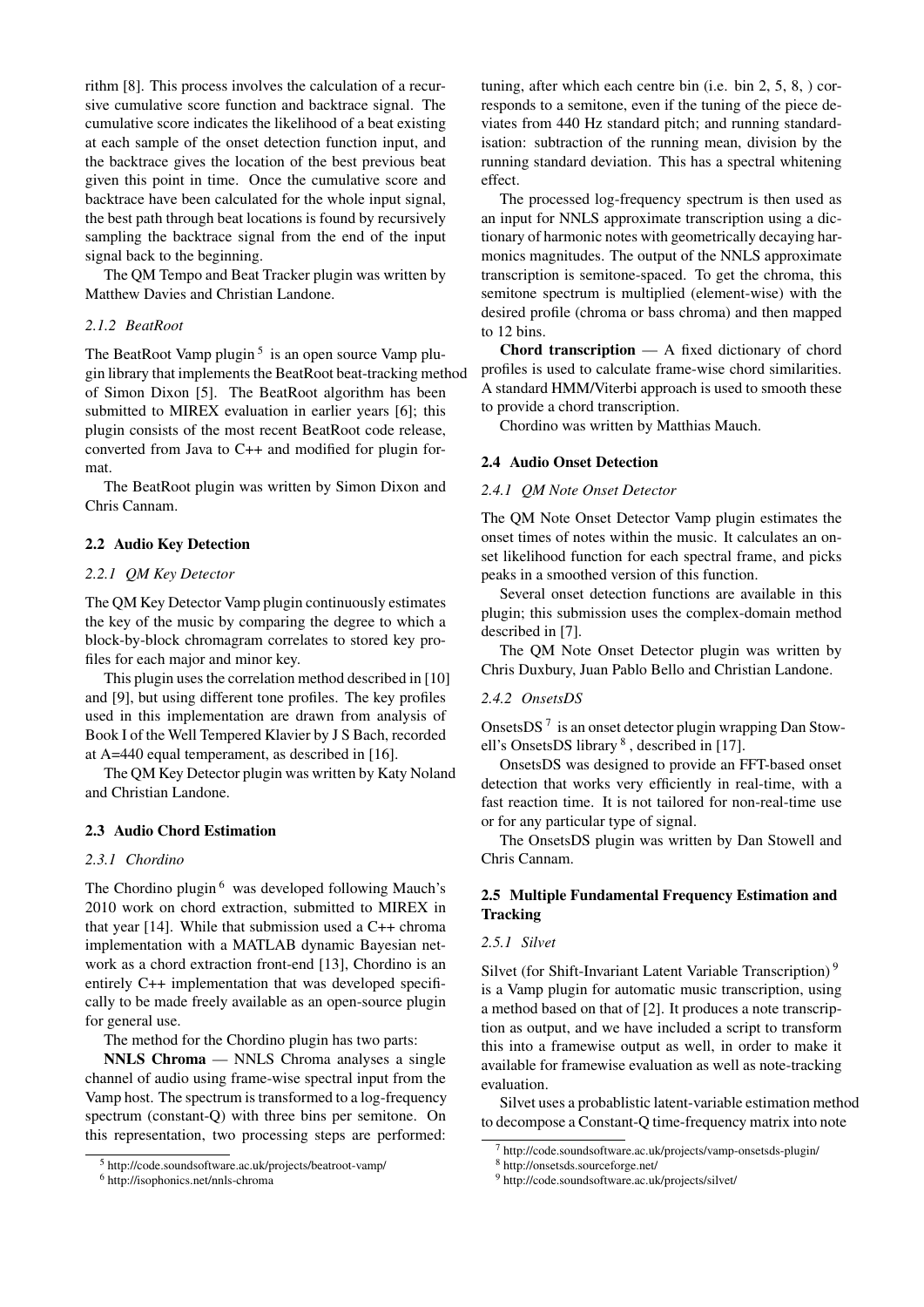activations using a set of spectral templates learned from recordings of solo instruments. The method is thought to perform quite well for clear recordings that contain only instruments with a good correspondence to the known templates. Silvet does not contain any vocal templates, or templates for typical rock or electronic instruments.

The method implemented in Silvet is very similar to that submitted to MIREX in 2012 as the BD1, BD2 and BD3 submissions in the Multiple F0 Tracking task of that year [1]. In common with that submission, and unlike the paper cited at [2], Silvet uses a simple thresholding method instead of an HMM for note identification. However, Silvet follows [2] rather than [1] in including a 5-bin-persemitone pitch shifting parameter.

The Silvet plugin was written by Chris Cannam and Emmanouil Benetos.

## *2.5.2 Silvet Live*

The Silvet Live submission uses the Silvet plugin in its recently-added "Live" mode. This has somewhat lower latency than the default mode, and is much faster to run. This is mainly a result of using a reduced 12-bin chromagram and corresponding instrument templates, making this conceptually a very simple method. Results are expected to be substantially poorer than those for the default Silvet parameters.

The Silvet plugin was written by Chris Cannam and Emmanouil Benetos.

## 2.6 Structural Segmentation

#### *2.6.1 QM Segmenter*

The QM Segmenter Vamp plugin divides a single channel of music up into structurally consistent segments.

The method, described in [11], relies upon timbral or pitch similarity to obtain the high-level song structure. This is based on the assumption that the distributions of timbre features are similar over corresponding structural elements of the music.

The input feature is a frequency-domain representation of the audio signal, in this case using a Constant-Q transform for the underlying features (though the plugin supports other timbral and pitch features). The extracted features are normalised in accordance with the MPEG-7 standard (NASE descriptor), and the value of this envelope is stored for each processing block of audio. This is followed by the extraction of 20 principal components per block using PCA, yielding a sequence of 21 dimensional feature vectors where the last element in each vector corresponds to the energy envelope.

A 40-state Hidden Markov Model is then trained on the whole sequence of features, with each state corresponding to a specific timbre type. This partitions the timbre-space of a given track into 40 possible types. After training and decoding the HMM, the song is assigned a sequence of timbre-features according to specific timbre-type distributions for each possible structural segment.

The segmentation itself is computed by clustering timbretype histograms. A series of histograms are created over

a sliding window which are grouped into M clusters by an adapted soft k-means algorithm. Reference histograms, iteratively updated during clustering, describe the timbre distribution for each segment. The segmentation arises from the final cluster assignments.

The QM Segmenter plugin was written by Mark Levy.

## *2.6.2 Segmentino*

The Segmentino plugin is a C++ implementation of a segmentation method described in Matthias Mauch's paper on using musical structure to enhance chord transcription [15] and expanded on in Mauch's PhD thesis [12].

A beat-quantised chroma representation is used to calculate pair-wise similarities between beats (really: beat "shingles", i.e. multi-beat vectors). Based on this first similarity calculation, an exhaustive comparison of all possible segments of reasonable length in beats is executed, and segments are added to form segment families if they are sufficiently similar to another "family member". Having accumulated a lot of families, the families are rated, and the one with the highest score is used as the first segmentation group that gets annotated. This last step is repeated until no more families fit the remaining "holes" in the song that haven't already been assigned to a segment.

This method was developed for "classic rock" music, and therefore assumes a few characteristics that are not necessarily found in other music: repetition of harmonic sequences in the music that coincide with structural segments in a song; a steady beat; segments of a certain length; corresponding segments have the same length in beats.

Segmentino plugin was written by Matthias Mauch and Massimiliano Zanoni.

## 2.7 Audio Tempo Estimation

For this task we submit the same plugin as that used in the Audio Beat Tracking task in section 2.1.1.

## 3. REFERENCES

- [1] Emmanouil Benetos and Simon Dixon. Multiple-F0 estimation and note tracking for MIREX 2012 using a shift-invariant latent variable model. In *Music Information Retrieval Evaluation Exchange (MIREX)*, 2012.
- [2] Emmanouil Benetos and Simon Dixon. A shiftinvariant latent variable model for automatic music transcription. *Computer Music Journal*, 36(4):81–94, 2012.
- [3] Chris Cannam, Christian Landone, and Mark Sandler. Sonic visualiser: An open source application for viewing, analysing, and annotating music audio files. In *Proceedings of the ACM Multimedia 2010 International Conference*, 2010.
- [4] Matthew E. P. Davies and Mark D. Plumbley. Contextdependent beat tracking of musical audio. *IEEE Transactions on Audio, Speech and Language Processing*, 15(3):1009–1020, 2007.